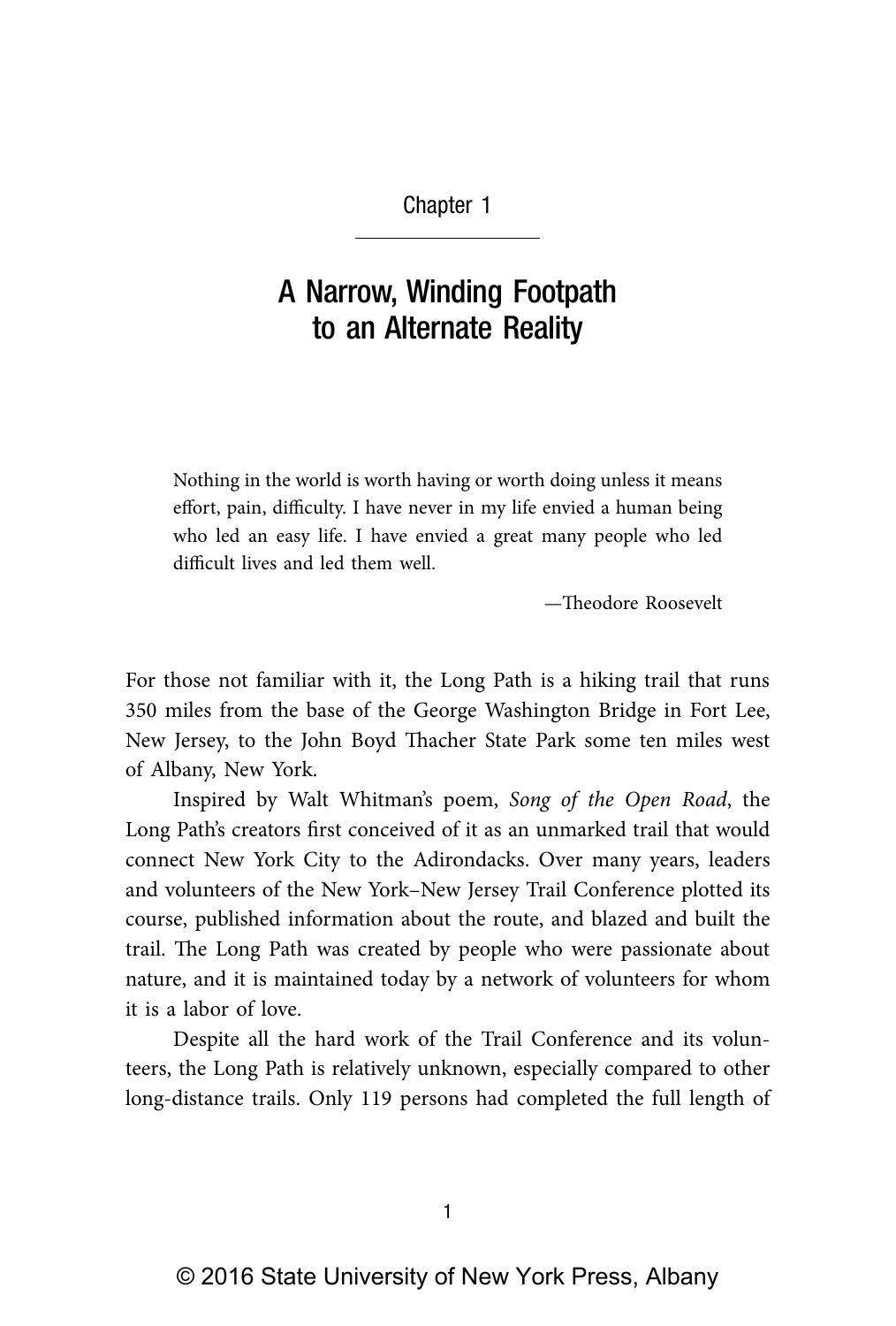the Long Path when I set out to through-run it on a sunny morning in August 2013. 2012 had been a big year, with six documented completions. In 2010, there was only one.

Compare this to the granddaddy of long-distance hiking trails, the 2,180-mile Appalachian Trail, which according to the Appalachian Mountain Conservancy, a total of 14,086 persons have completed. In 2013 alone, 597 completions were reported. In other words, in a single year five times as many people completed the Appalachian Trail as had completed the Long Path in its entire lifetime—despite its being more than six times as long.

I had lived in New York for years without ever hearing of the Long Path, until one summer day when I was running on the gentle carriage trails of Minnewaska State Park with my frequent companion, Odie, the family's Labradoodle. We were passing through primeval forest shaded by hemlock, the path soft with their needles. Cresting a rise, we came upon an intersection with a narrow, winding footpath.

This path did not look promising. Rocky and overgrown, it snaked among rhododendron bushes, hopped over a muddy bank, and disappeared into shadows. A crooked sign nailed to a tree identified it as "The Long Path." But the name meant nothing to me.

As I studied this path, the wind picked up and whistled through the tree tops, and a cloud passed in front of the sun, darkening the scene. The idea of veering off onto a strange and unknown path did not seem responsible. Yet there was something intriguing about it. Odie sniffed the breeze, then looked back, waiting for direction. After careful deliberation, I decided to stick with the carriage trail, the easy and familiar choice. A moment later, the sun reemerged.

I encountered the Long Path again a few years later, this time running in Harriman State Park with my friend Todd Jennings. We came to an intersection and found a large boulder with "Times Square" stenciled in paint. I laughed out loud. As a New York City resident who knew the "real" Times Square, I thought this rock was surely some kind of joke. But no, Todd explained, this is the Long Path. It's sort of like a paral-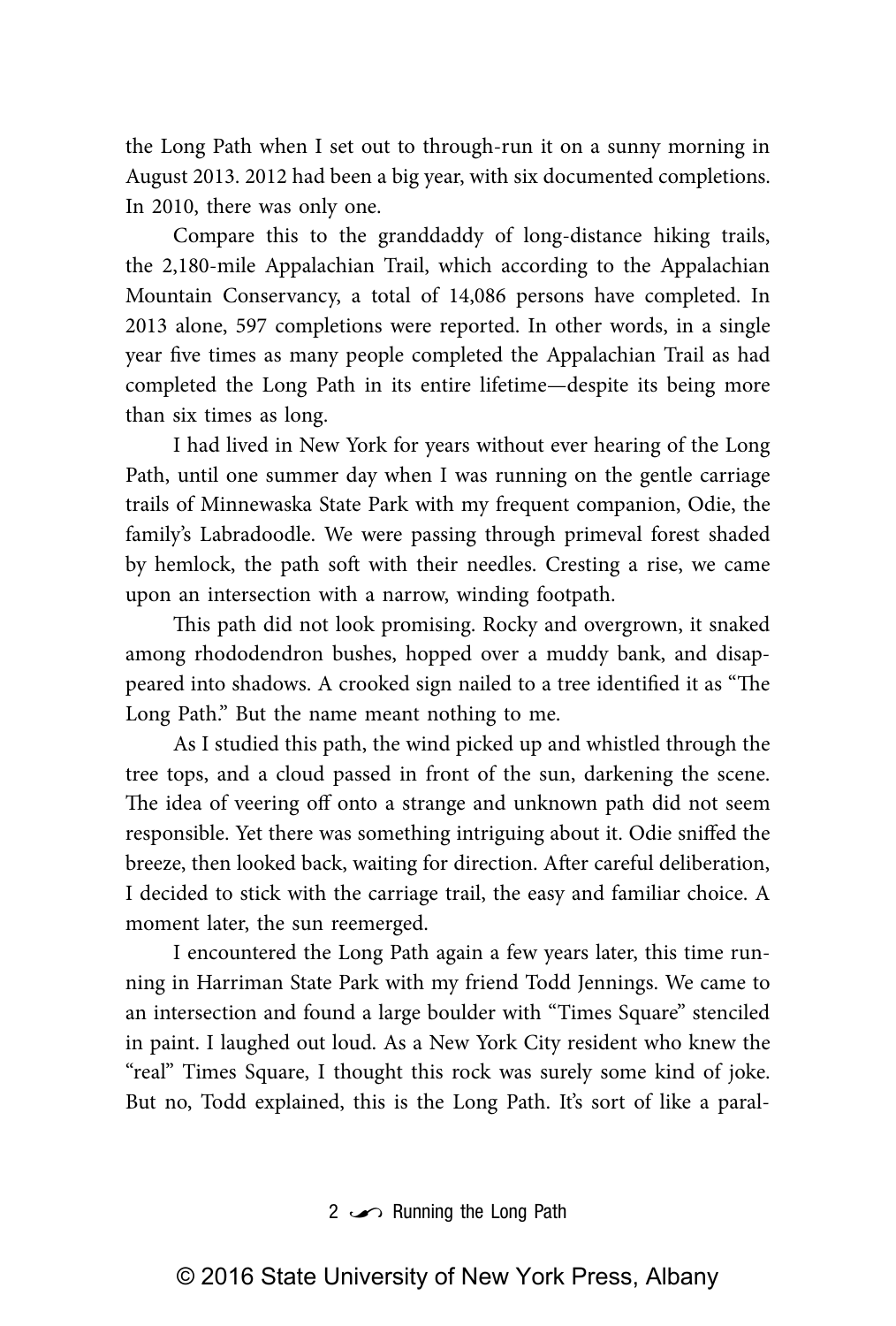lel universe, he continued, similar to our own, but where ours is big, crowded, noisy, and fast, the Long Path is small, empty, quiet, and slow. It's also a little mischievous, he added with a wink.

I snorted in derision. "One universe is enough for me," I said, elbowing him in the ribs, "let's get out of here."

 $\sim$ 

But as time passed, parallel universes began to seem more appealing. Working as a financial analyst at a major investment bank was exciting—but stressful. Sort of like riding on a crazy roller coaster whose rickety wooden structure you sense is going to collapse—you're just not sure when. "Small, empty, quiet, and slow" began to sound tempting.

At work, my boss suffered a heart attack. He retired on disability, and some of his responsibilities were shifted to me. Then a colleague disappeared. She was rumored to be on extended medical leave, but no one ever heard from her again, not even her closest teammates. Her workload was handed to me. I was pleased to advance in my career, yet I sensed a troubling pattern.

Then 9/11 hit. My company lost nineteen people in the World Trade Center collapse. It might have been much worse, but for the efforts of a former U.S. Army officer and decorated Vietnam veteran, Rick Rescorla, who took charge of the evacuation. Determined to do his duty to the last, he himself did not make it out.

My office was in midtown, well outside of the disaster zone. But a neighbor in my apartment building barely made it out of the World Trade Center before it came crashing down. He was one of the survivors running through the streets covered in ash.

The 9/11 attack reminded me that life is short. As much as I appreciated my job, and as proud as I was of the company where I worked, it was time to think of the bigger picture. Part of this meant getting back in shape, not only to preserve my physical health, but to keep an even mental keel in the face of volatile markets and dog-eat-dog competition.

A Narrow, Winding Footpath to an Alternate Reality  $\sim$  3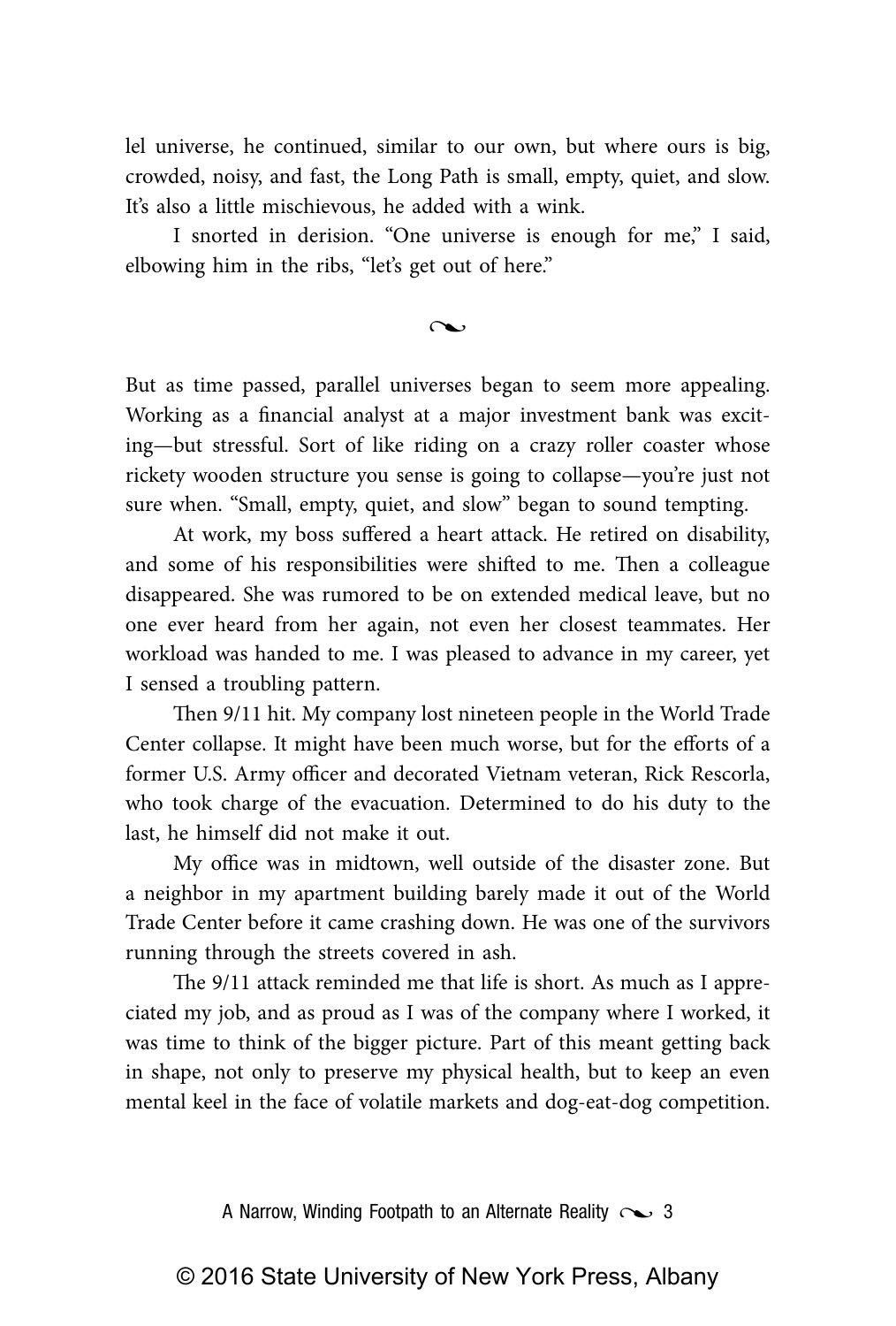After 9/11, I got back in the habit of going for a daily run. After a hiatus of nearly ten years, I ran my third marathon, slowly and painfully, finishing somewhere in the middle of the pack.

Up to this point, my running career had been completely undistinguished. I had taken up running in high school in an effort to improve my fitness, tired of being the last to be picked for almost every game. But as I started to run, I found that after about ten minutes, my shins would swell and go numb. The doctor explained that this was probably a condition called "chronic compartment syndrome." He stuck needles in my shin muscles to measure the pressure while I ran on a treadmill. Flummoxed by the tubes extending from my legs, I became dizzy and had to sit down. The test was interrupted, and the results were inconclusive. But that didn't stop the doctor from offering to conduct surgery that *might* alleviate the symptoms. I pictured the scalpel glinting under fluorescent lights and demurred.

Despite the condition, I persisted in running, struggling through a four-year stint in the Army and somehow surviving my first marathon. A few more years passed before I finally underwent the surgery. To my astonishment, the procedure was effective, and the problem was corrected. Now for the first time in my life, I could run freely and without pain! Determined to run another marathon and set a new personal record, I added high-intensity speed work to my training program and promptly strained the iliotibial band (ITB), a tendon on the side of the knee. ITB syndrome is a common running injury, but at the time, no one could tell me what to do about it. I threw up my hands in disgust, focused my energies on work, and put on a few pounds. Then our first child was born. The ITB healed, but running was not a priority.

Time went by, my career progressed, and I didn't do much running at all until the shock of 9/11 got me back into a daily running regime and training for the third marathon. One year later, as my fortieth birthday was starting to near, a childhood memory surfaced in my mind. I was only fifteen at the time; a friend grabbed me by the shoulder and pointed out a man who was said to have run forty miles to celebrate his fortieth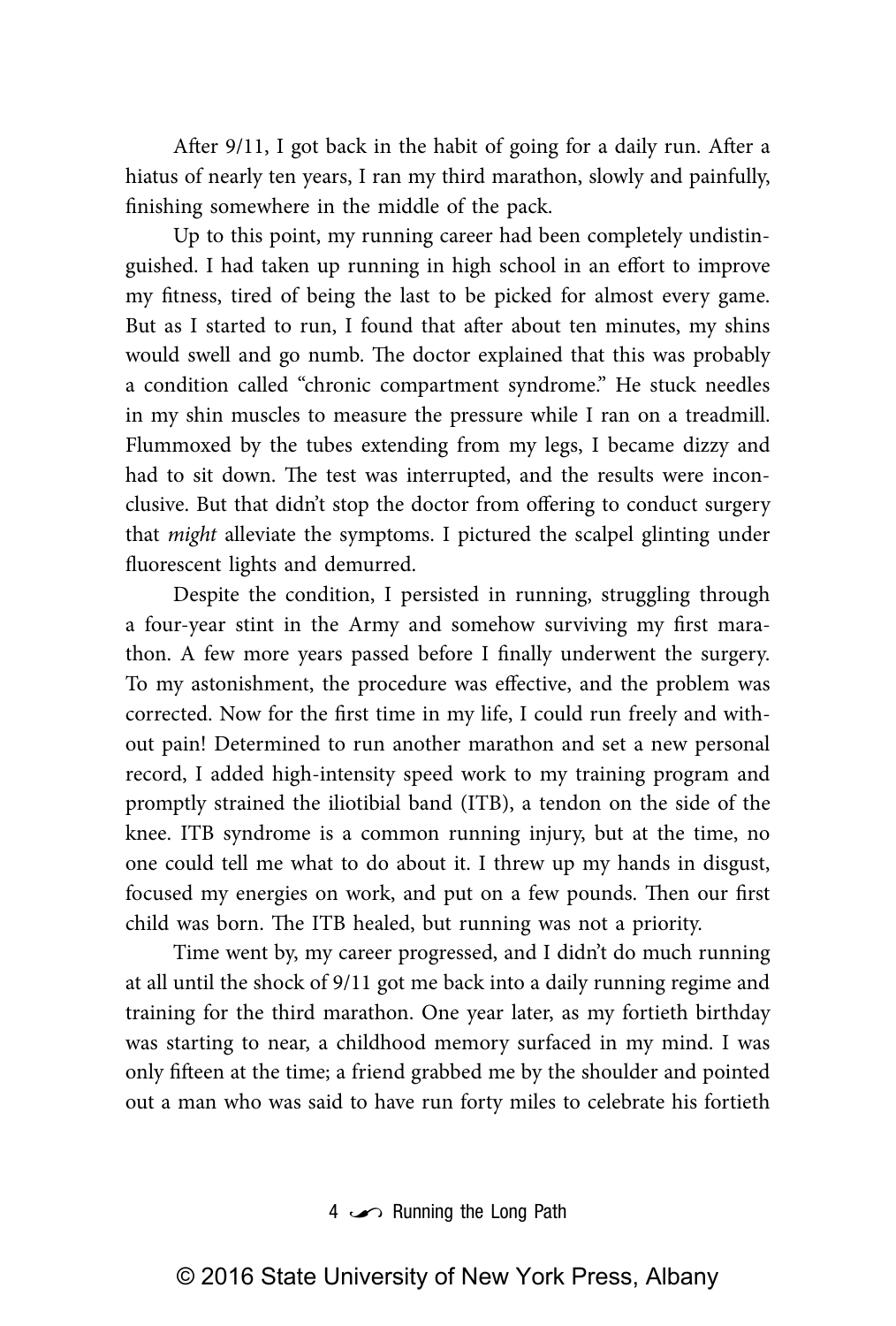birthday. We were awestruck by this feat of endurance—we had never heard of anything like it.

Now it was nearly twenty-five years later, and I found myself toying with the idea of a forty-mile birthday run. It would be an audacious goal. Perhaps it would help me take my running to the next level. I thought long and hard about the forty miles, but didn't do much about it. Soon enough my fortieth birthday came and passed, and then another birthday, and another. Even with unencumbered shins and the ITB long since healed, running such a distance was too daunting a prospect. It seemed too painful and boring.

One day during the summer of 2005, I was running along an upstate New York country lane when I fell in step with a gentleman who looked to be in his fifties. We jogged together, trading stories. Trying to impress the fellow, I said I was training for a marathon (even though I wasn't) and that I might run forty miles for my fortieth birthday (although strictly speaking, I was now forty-two). He mentioned casually that he was training for a hundred-mile race. My jaw fell. I had never heard of such a thing.

Further, I didn't think fifty-year-olds were capable of strenuous activity, let alone the unimaginable effort it would take to run one hundred miles. Working in a New York investment bank, you didn't see many fifty-year olds. Few survived in the business that long. Those who did seemed to favor golf. One fifty-year-old manager had gone to Hawaii on a hiking trip—and returned with a broken ankle—proof, I thought, that once you turned fifty, it was all downhill, and at a very steep slope. Bankers in their mid-forties complained that they were slowing down, more quickly fatigued, plagued with injuries. Get used to a larger waist size, they warned, and back off on the running—it's too hard on the knees. (Not following running as a sport at the time, I didn't know that there were elite masters who could outrace people half their age.)

I returned from this surprising encounter, still in a state of astonishment that a fifty-something could run for one hundred miles. Turning to the Internet, I googled the word "ultramarathon" and discovered that such races did indeed exist. Soon I was staring at pictures of ultrarunners

A Narrow, Winding Footpath to an Alternate Reality  $\sim$  5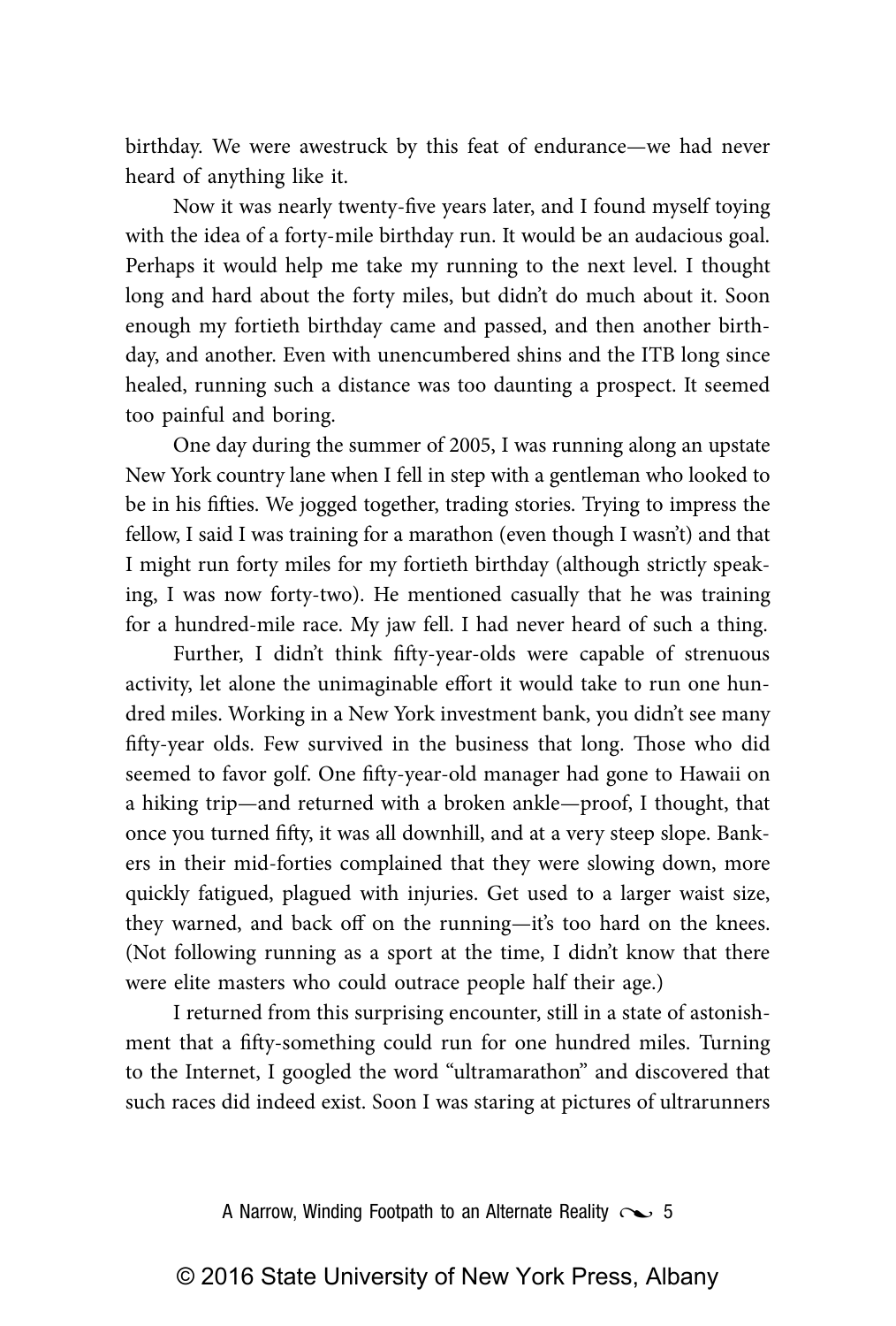traversing a sandy trail somewhere in the Marin Headlands of northern California, fascinated by their audacity and enthralled by the beauty of the coastal mountains. Something clicked. I realized that a race like this might provide the excitement, the commitment, and the goal necessary to overcome the pain and monotony of serious training.

In short order, I signed up for my first fifty-kilometer race (31.07 miles) despite great anxiety about not only the distance but the 4,500 feet of cumulative elevation gain disclosed on the event website. Why, the elevation gain was almost equivalent to a mile straight up! So concerned was I about the climbing that I sought out the steepest, tallest hill around and ran endless repeats. When race day finally arrived, it took me six hours to finish (I was tied for last place)—but the feeling of satisfaction (and relief) at having finished was intense.

I ran a couple more fifty-kilometer races, taking on steeper mountains, braving bad weather, struggling with muscle cramps and heat rash—then signed up for my first fifty-mile event, with more than a little trepidation at the prospect of nearly doubling the distance. After a good start at the fifty-miler, something disagreed with my stomach (or possibly my stomach disagreed with the idea of running fifty miles), and I became nauseous and soon could no longer eat or drink. I stumbled into the aid station at mile thirty, determined to drop out. In fact, I was just opening my mouth to ask for a ride back to the start when the volunteer looked up from the lounge chair in which he had been dozing and said, "Congratulations, you're halfway done." In the face of such encouragement, I was too embarrassed to quit. I lurched out of the aid station and staggered through the next twenty miles in a haze. When I finally reached the finish line, in second-to-last place, I was so dehydrated I couldn't talk. It took eight glasses of iced tea and a large pizza with everything on it to revive me. Then I woke up in the middle of the night, famished.

Not a particularly graceful performance. But along the way, I had achieved and then blown through my earlier goal of running forty miles on (or around) my fortieth birthday.

6  $\sim$  Running the Long Path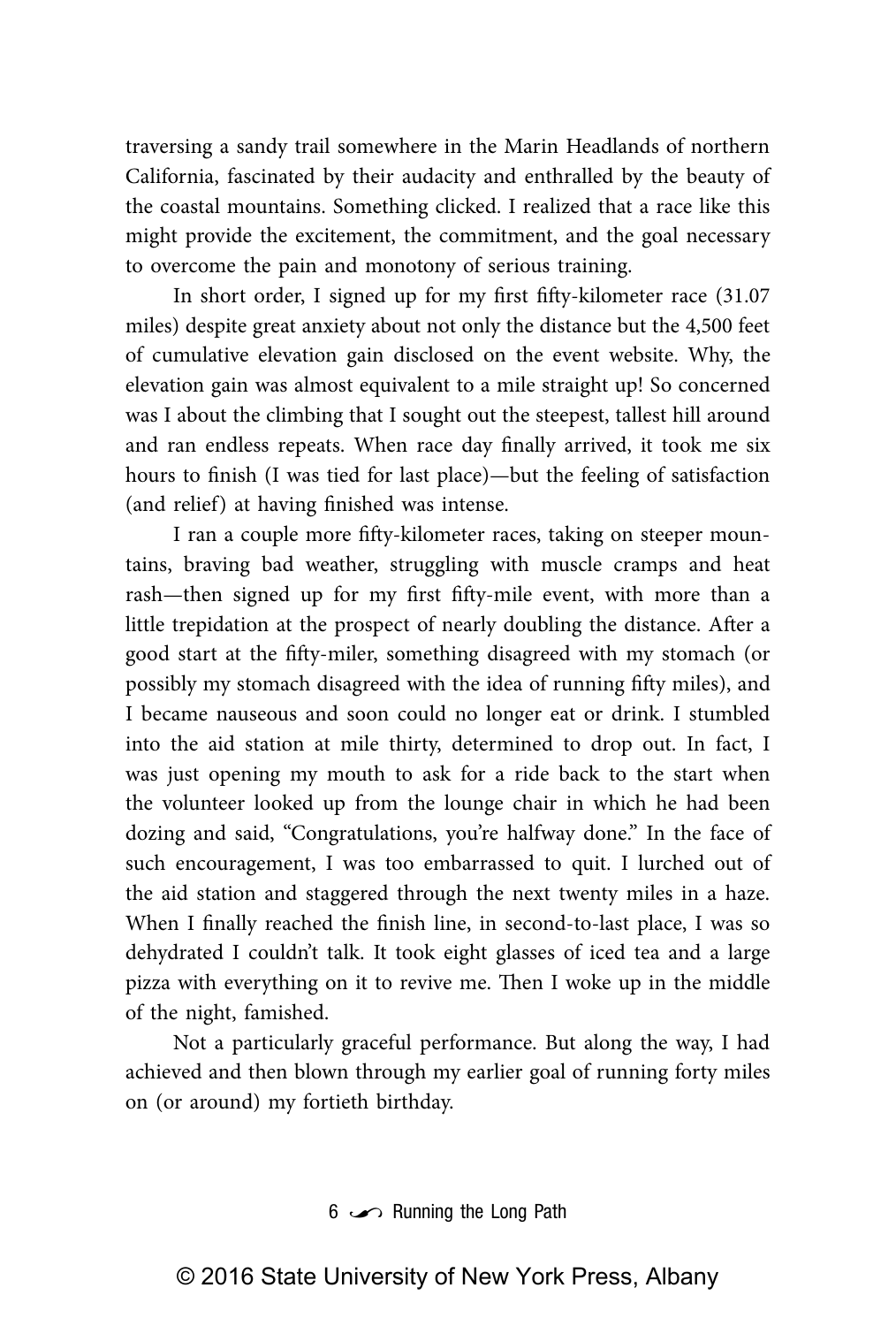Over the next few years, I tackled longer distances and more difficult races. In 2008, at age forty-five, I ran my first hundred-mile race. It went surprisingly well. I immediately signed up for another hundredmiler, but this time dropped out halfway through, having failed to pace myself appropriately for a tougher course. I spent two more years training and racing, and with additional experience, my performance improved. Gradually I moved up from the back of the pack to somewhere in the middle and occasionally in the front. If I wasn't fast, at least I was getting steadier. In 2010 I completed the Badwater Ultramarathon, a 135 mile race through Death Valley, where the temperature often reaches 125 degrees. The next year I ran in the Leadville Trail 100 Run in the mountains of Colorado at elevations of up to 13,000 feet.

Why did I get hooked on these races? For one, on finally reaching the finish line, there's a thrill of accomplishment. It's like a runner's high, but the high lasts for days and weeks after the race is over. The races build self-confidence because they teach you how to manage adversity. You learn that it's okay to be tired, that you don't have to panic or get negative. You develop patience. When you're feeling good, you learn to resist getting carried away by enthusiasm. When you hit a rough patch, you troubleshoot the problem, figure out what's slowing you down, develop a plan to fix the problem or at least prevent it from getting worse—and keep moving forward. These skills help manage challenges in races and the "real" world.

"Steadfast resolution" is the most important part of character, according to one of my heroes, Theodore Roosevelt. Roosevelt was an advocate for the "strenuous life," and he credited the time he spent out West as a rancher and cowboy for giving him the strength, health, and endurance that would power an incredible array of accomplishments over the course of his life.

In his memoirs, legendary ultra-runner Scott Jurek makes a similar point: "I ran because overcoming the difficulties of an ultramarathon reminded me that I could overcome the difficulties of life, that overcoming difficulties was life."

A Narrow, Winding Footpath to an Alternate Reality  $\sim$  7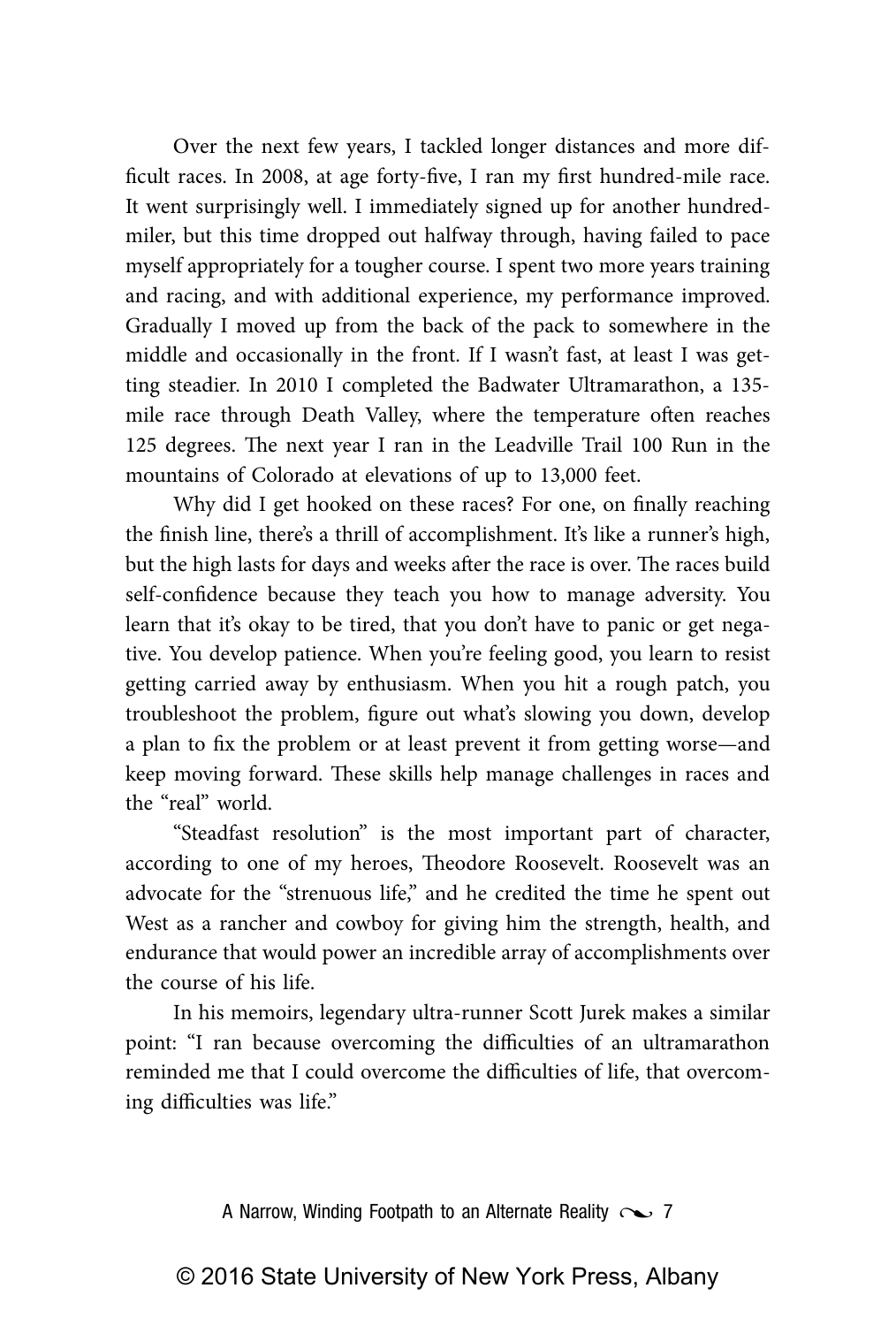It's not just elite athletes who feel this way. At a fifty-mile race called Rock the Ridge, which takes place on the Mohonk Preserve in upstate New York, I met a young lady who had just started running a few months earlier. When she crossed the finish line after eighteen hours, her eyes were as big as saucers, and the expression on her face shouted, "Look at what I just did!"

Writing about hundred-mile races, a free-spirited runner and author who goes under the name of Vanessa Runs explains the motivation for ultras: "It's that sense of accomplishment, self-worth, and empowerment that spills over into every other aspect of your life. It makes you hold your head up higher, gives you courage to shed those toxic relationships, inspires you in your career, helps you raise your family better, and motivates you to live healthfully and happily. That's why I run ultras, and why I encourage others to do so. The physical act of covering random mileage is indeed senseless. But knowing for a fact that your body and mind are capable of far more than you thought—that is life changing." Another wonderful aspect of ultramarathons is the beautiful locations. I've run in the coastal mountains of California, Wyoming's Grand Teton and Bighorn ranges, Death Valley, Texas hill country, the forests of Vermont, the Florida Keys, the Blue Ridge Mountains of Virginia, and the wilds of Pennsylvania.

Don't get me wrong: I have nothing against cities, office buildings, hotels, shopping malls, sidewalks, asphalt, or office cubicles. As a financial analyst, this is my world. At the same time, I've never been able to shake the feeling that the great outdoors is calling to me. It's whispering my name. Even when I'm comfortably slouched in my ergonomic desk chair, nursing the morning cappuccino, staring into the computer screen, part of me hears the wind whispering through the trees.

Apparently, I'm not the only person who feels this way. Researchers find that exposure to natural settings provides therapeutic benefits with respect to mood and health, both physical and mental (they call this "green health"), and even more when combined with exercise (they call this "green exercise"). The hypothesis is that, humans having evolved in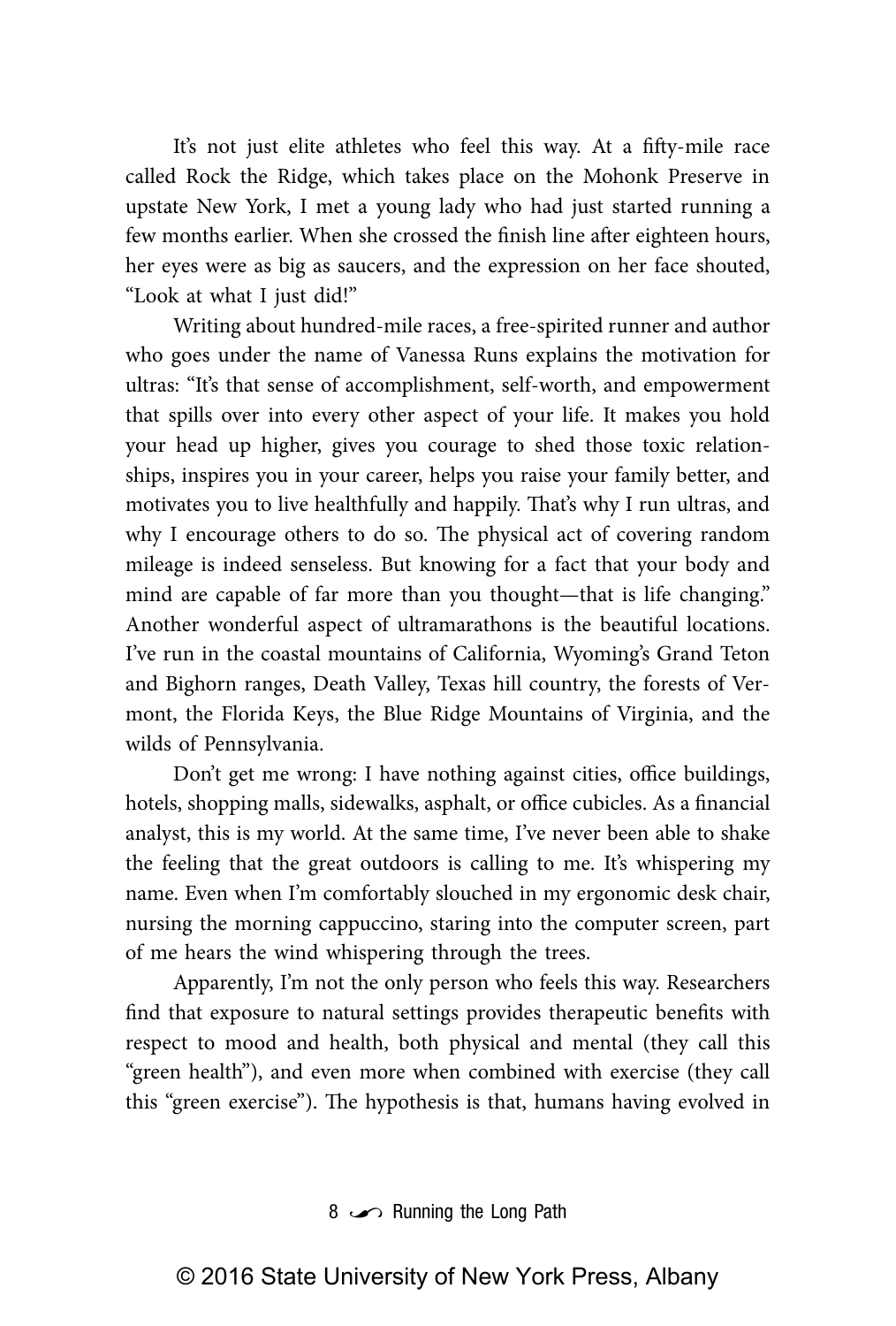the wild, our minds and bodies are best attuned to the natural environment and benefit from—no, *need*—an occasional break from electronics.

You can call me a "green exercise" enthusiast if you will—but I cringe at the thought of the local gym putting a potted palm next to the elliptical and selling this as a green experience. And I fear that they'll turn "green exercise" into a diet supplement, try to bottle it, or package it as something you can do in as little as six minutes a day.

There's something missing from this green movement. Green care thought-leader Richard Louv quotes Henry David Thoreau, the nineteenth-century transcendentalist and author of *Walden*, as saying, "We need the tonic of *wilderness*." Like many outdoor enthusiasts, I've read Thoreau's words closely. What Thoreau actually said was, "We need the tonic of *wildness*." And then he elaborated, "We need to witness our own limits transgressed."

 $\sim$ 

With time, I learned more about the Long Path. A friend ran a section along the Hudson River and posted pictures on Facebook. This time I recognized the name.

One day I discovered that a trail runner named David O'Neill had through-hiked the Long Path in 2005. The trek lasted twenty-four days. Then he came back in 2006 and ran it. This time, the journey took 12 days, 5 hours, and 17 minutes. I pondered this achievement. I considered reaching out to O'Neill and asking him about his experience, but couldn't find any contact information.

Some of my running friends had taken on multiday trail runs. If they could do it, why not I? But I hesitated. Those friends might well be stronger, fitter, younger, and more experienced than I. They might well have natural talent that I lacked.

I'm cautious, risk-averse, and a bit of an incrementalist, as befits a financial analyst. In training for my first marathon, I had followed Jeff Galloway's method, which calls for gradually extending the distance of

A Narrow, Winding Footpath to an Alternate Reality  $\sim$  9

© 2016 State University of New York Press, Albany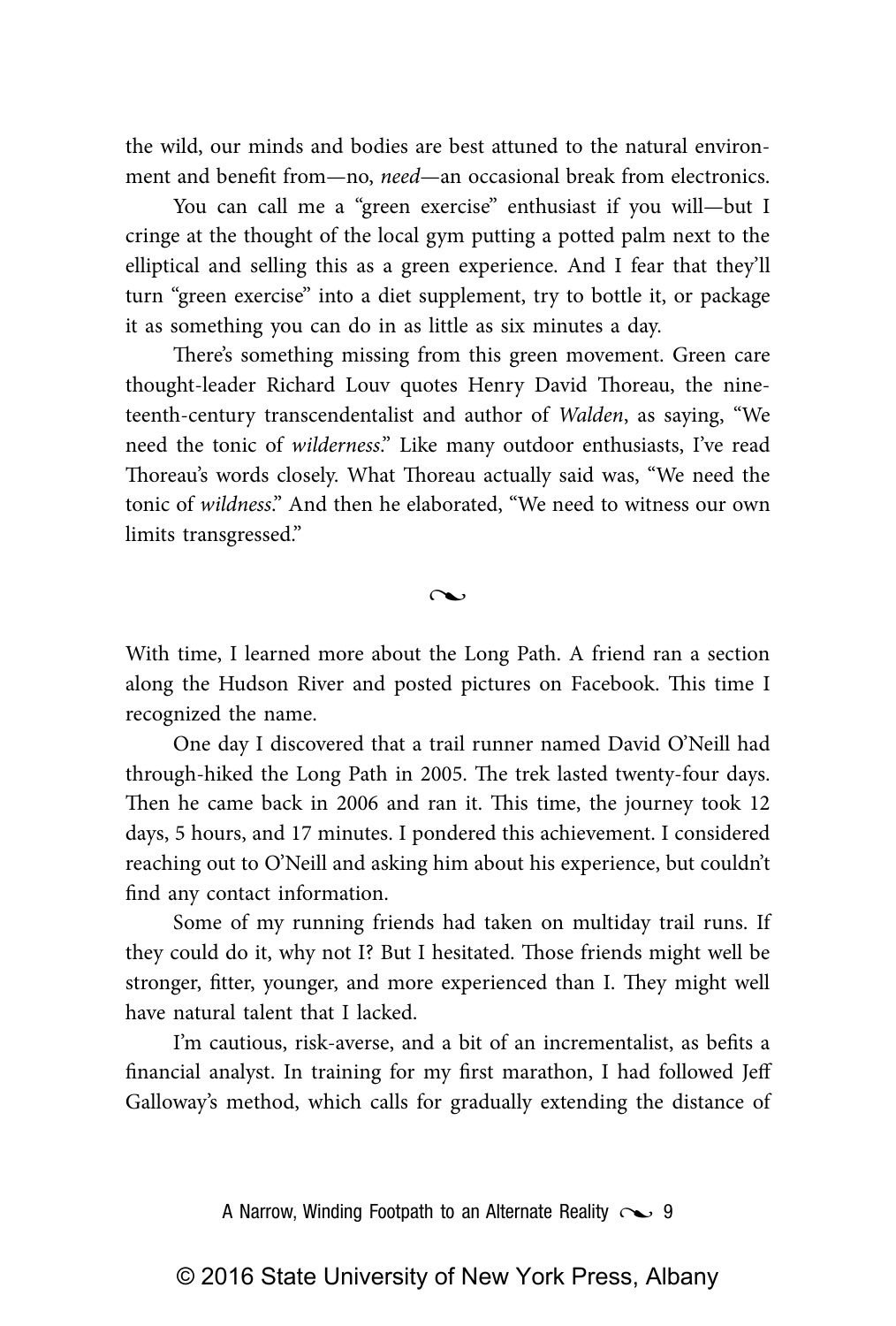the dreaded long run. As per his instructions, I ran twelve miles one Sunday, then came back two weeks later and ran fourteen, for a modest increase of 16.7 percent. Fast forward several weeks, and after running twenty-two miles one Sunday, two weeks later I completed twenty-four, lengthening my maximum distance by a manageable 9.1 percent. And every Sunday, those two incremental miles at the end of the long run had really hurt.

Galloway's plan was perfect for conservative people like me, for whom jumping into something unprepared seems like madness.

Now, as I contemplated the 350-mile distance of the Long Path, I thought back to the longest distance I had ever run, which was the 135 mile Badwater Ultramarathon. The step-up would be not 9.1 percent or 16.7 percent,—but rather, 259 percent. This was incomprehensible. How do you face up to a task that is so much bigger than anything you have ever done? It felt like fastening wings to your arms and leaping from a cliff.

I was intrigued. I was afraid. And now the Long Path began to whisper my name. Considering the idea was like staring at a map with a great blank spot in the middle. Uncharted territory. What would one discover on the secluded hilltops and in the secret hollows of the Hudson Valley? Imagine starting at the George Washington Bridge, the path's southern terminus, then heading north into mystery. This wouldn't be a race, it would be a journey. A pilgrimage. A crossing. An adventure.

It would be like following a yellow brick road—or sailing off into a stormy ocean after a white whale—or opening the door of a wardrobe and finding yourself in an unfamiliar forest with fauns and witches.

What made the Long Path so alluring as a challenge was that I could neither declare it feasible nor reject it as impossible. I'd wake up some mornings fired up with enthusiasm. On other days, the notion seemed a pipe-dream. Only a handful of ultrarunners tackled multiday runs of this distance. I could have reached out to them for advice, but I didn't. I couldn't think of what to ask.

This state of indecision persisted for several months. In my mind, the idea was balanced precariously, like a large glacial rock left perched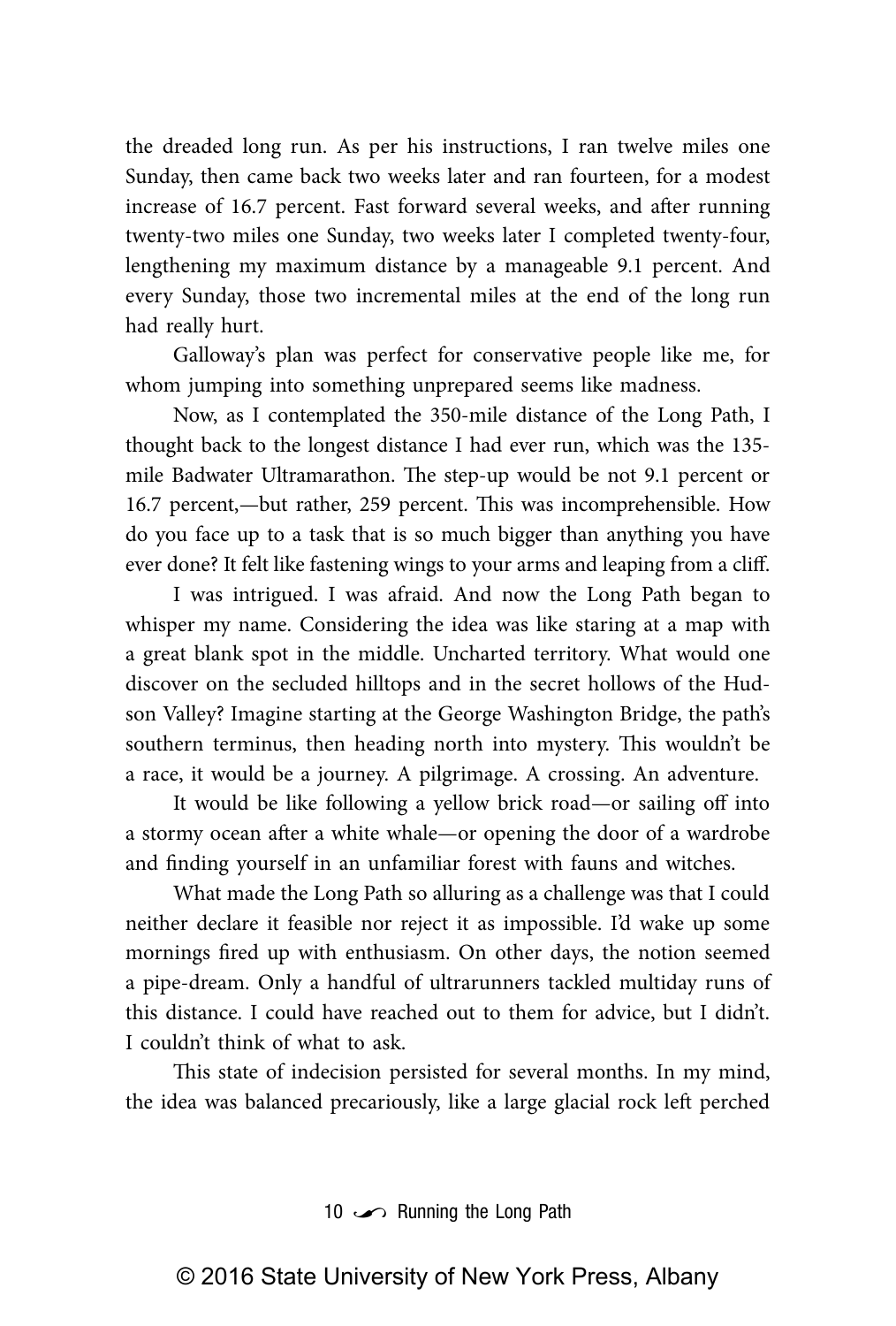on the edge of a cliff when the ice withdraws. It might stay put for centuries, or it might tip over at any moment.

I toyed with the idea, and sometimes talked with friends about it, but hadn't made any kind of commitment—until one day I found myself at Frank's Custom Shoe-Fitting, a small shoe store in Middletown, New York. If you haven't heard of Frank Giannino, all you need to know is that in 1980, he set the record for running across the entire United States, a distance of 3,100 miles, which he completed in 46 days 8 hours and 36 minutes, averaging 66.9 miles per day.

Why did he do that? Frank explains: "I am frequently asked why people do these kinds of things. I answer with one word: 'Ownership.' All of us have a burning desire to 'own' something, even if it is as simple as an endurance achievement. Once you have reached your goal, you 'own' that accomplishment, and can savor it for a lifetime. No one can ever take away from you the intrinsic satisfaction that comes from the completion of a goal. And of course, we keep on setting them." As of 2013, no one had beaten Frank's record, although the world's toughest mountaineer, adventure racer, and ultrarunner, Marshall Ulrich, gave it a good try in 2008. At age fifty-seven, Marshall completed the distance in fifty-two days, six days behind Frank, but fast enough to set the master's record (for an individual fifty years or older). It was the toughest experience of his life, he declared, well beyond climbing Mt. Everest or running through the heat of Death Valley. Marshall's philosophy is similar to Frank's: I once heard him say, "Even as you get older, don't stop setting goals."

You can find any running shoe you want on the Internet, but I made it a point to buy from Frank, hoping that some pixie dust might rub off on me. I stopped by his store one morning to pick up a pair of shoes. Frank was padding around barefoot, munching on grapes.

"You've heard about the Long Path?" I asked.

"Of course. You ought to talk to David O'Neill, he's run the whole thing," he replied.

I wanted to probe Frank, ask what he thought of that accomplishment, how he would train for the distance, or where could I find the

A Narrow, Winding Footpath to an Alternate Reality  $\sim$  11

© 2016 State University of New York Press, Albany